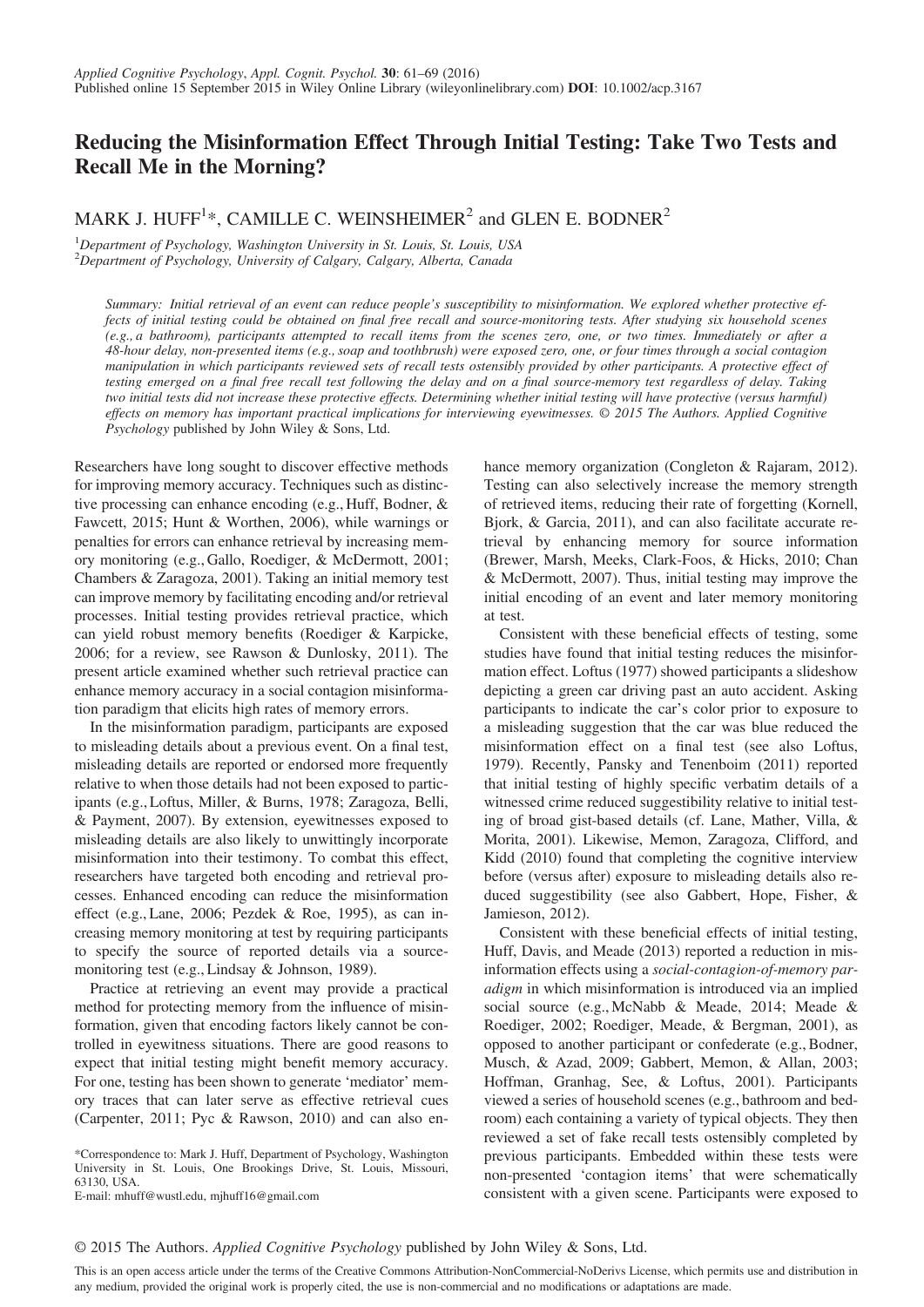each contagion item zero, one, or four times across the set of fake recall tests. Critically, half of the participants completed an initial recall test after viewing the scenes but before the misinformation was introduced. Initial testing did not affect reporting of the contagion items on a final free recall test. However, on a final source-monitoring test, initial testing made participants less likely to falsely attribute contagion items to the scenes—a protective effect of testing (PET). Although the misinformation effect was stronger following four exposures than one exposure to contagion items, initial testing was equally effective at reducing suggestibility across exposures. In other words, the effectiveness of initial testing was not contingent on the strength of the misinformation. Initial testing therefore appears to improve memory accuracy, at least when misinformation is supplied by a social source—which is a very common potential source of influence in actual eyewitness situations (Paterson & Kemp, 2006).

Surprising then, is a set of demonstrations beginning with Chan, Thomas, and Bulevich (2009), in which initial testing increased suggestibility—a phenomenon dubbed retrievalenhanced suggestibility (RES). In the paradigm of Chan et al., after a to-be-remembered event (e.g., an episode of the television show 24), an initial test group completed a cued recall test about specific details in the episode, whereas a no-test group did not. Both groups were then exposed to misleading details about the event through an experimenter-prepared narrative summary. On a final cued recall test, misleading details were more likely to be reported by the initial test group than a no-test group (see also Chan & Langley, 2011; Chan & LaPaglia, 2011; Thomas, Bulevich, & Chan, 2010). This RES pattern has been shown whether testing is completed immediately or after a delay (Chan & LaPaglia, 2011) whether the initial test is cued or free recall (Wilford, Chan, & Tuhn, 2014) and persists when the final test requires participants to specify contextual details via a source-monitoring test (Chan, Wilford, & Hughes, 2012).

However, LaPaglia and Chan (2013) demonstrated that initial testing can produce a PET pattern in this paradigm if misinformation is presented via misleading questions rather than a narrative. Whether initial testing yields a RES pattern or PET pattern may thus be contingent, in part, on how the initial test shapes the learning of subsequent misinformation (Gordon, Thomas, & Bulevich, 2015). For example, Gordon and Thomas (2014) found evidence that initial testing directs attention to misleading details within the post-event information (see also Tousignant, Hall, & Loftus, 1986). Specifically, the RES pattern was associated with longer reading times for misinformation in a narrative, suggesting the misleading details received additional processing that enhanced learning and subsequent reporting of these items on a final test. In the social contagion paradigm of Huff et al. (2013), in contrast, the misinformation (contagion items) were always additive (i.e., not in the scenes) rather than contradictory (i.e., contradicting specific objects in the scenes; Frost, 2000; Nemeth & Belli, 2006). Therefore, discrepancies between the original information and misinformation may need to be present to trigger the additional processing of misinformation that yields the RES pattern.

Our study aimed to establish whether initial testing reliably improves memory accuracy (i.e., a PET pattern) in the social contagion paradigm, given the preponderance of the RES pattern in nonsocial misinformation paradigms. In particular, we sought to determine whether a PET pattern could be obtained in free recall (cf. Huff et al., 2013). This question is important from an applied perspective, given that free recall shares similar characteristics with the cognitive interview used in forensic settings (Fisher & Geiselman, 1992). Asking eyewitnesses to begin their accounts with free recall may thus benefit memory accuracy (Wilford et al., 2014), even though this procedure is not universally used in practice (Brunel & Py, 2013; Wells, Memon, & Penrod, 2006). Finding a PET in free recall would broaden the evidence that initial testing sometimes improves memory accuracy and thus would provide further incentive for studying the application of initial free recall techniques in forensic settings.

To help delineate the conditions that yield a PET pattern, we used two manipulations that have increased the beneficial effects of testing on correct memory in other paradigms. First, we evaluated whether the PET pattern is enhanced when participants complete more than one initial recall test. Completing multiple memory tests has been found to improve memory accuracy relative to a single test (Karpicke & Roediger, 2007). Thus, if initial testing protects memory from misinformation by increasing correct memory, then increasing the number of initial tests should reduce misinformation effects by further increasing correct memory. To evaluate this possibility, our participants either completed zero, one, or two initial free recall tests.

Testing benefits have also been found to increase with delay, once more forgetting of the initial event has occurred (Roediger & Karpicke, 2006). If testing impedes forgetting, then initial testing should improve memory, which in turn may increase memory's resistance to misinformation. If so, the benefits of initial testing may increase in situations where misinformation is not encountered immediately following an event. In eyewitness situations, there is typically a gap between the event and reports (and between the event and subsequent testimony, of course). To evaluate this factor, our participants either completed their final memory tests in an immediate condition or a 2-day-delay condition.

In sum, participants viewed six slides depicting household scenes and then completed zero, one, or two initial free recall tests. Either immediately or following a 48-hour delay, they then completed the social contagion phase in which they reviewed a set of recall tests ostensibly completed by other participants to expose them to non-presented contagion items. The number of exposures to contagion items was also varied (zero, one, or four times) to determine whether initial testing effects are modulated by the magnitude of the misinformation effect. Participants then completed final free recall and source-memory tests. We expected that increasing the number of exposures to contagion items would increase false recall and false source attributions (Mitchell & Zaragoza, 1996). Based on the testing effect literature, we also expected that increasing the number of initial tests and/or the delay before misinformation and final testing in the procedure of Huff et al. (2013) would enhance the PET pattern on recall memory and source memory.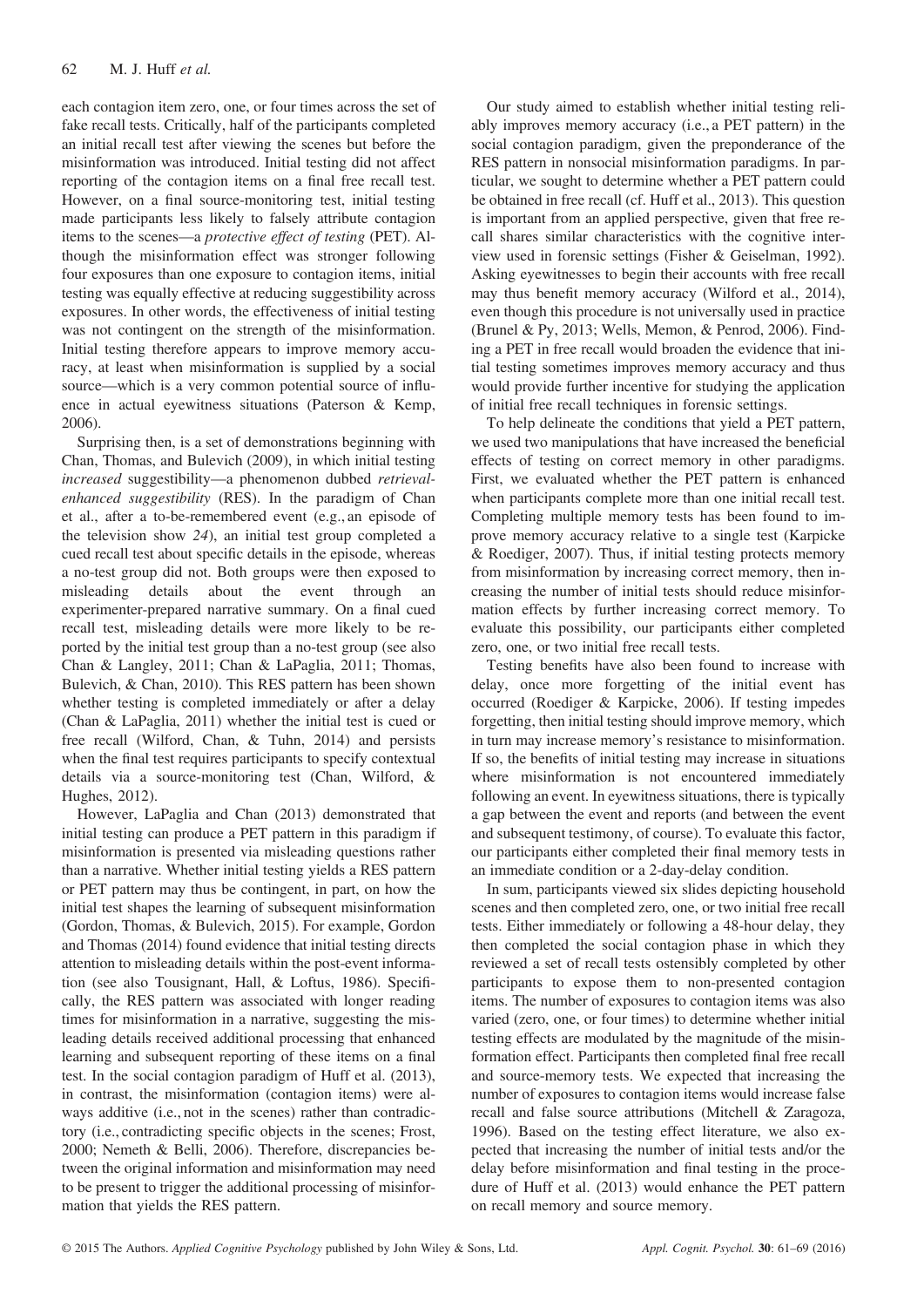## **METHOD**

## Participants

University of Calgary undergraduates  $(N= 216; 36$  per cell) participated for course credit. The immediate and delay conditions were tested in consecutive years across both fall and winter semesters, using participants recruited from the same research participation pool. Although participants were not randomly assigned to delay condition, delay was nonetheless treated as a random factor given the likely similarity in participant characteristics, and given that the same experimenter collected the data. Within each delay condition, participants were randomly assigned to the zero, one, or two initial test conditions. One participant was replaced for not following test instructions, and eight were replaced in the delay condition because of attrition. Participants spoke fluent English and had normal or corrected-to-normal vision.

#### **Materials**

We constructed digital color images depicting six household scenes (toolbox, bathroom, kitchen, bedroom, closet, and desk; after Huff et al., 2013; Meade & Roediger, 2002; see Figure 1 for an example). Each scene displayed objects  $(M=23.83)$  frequently listed by 18 additional undergraduates who listed items they would expect to see in each scene. The two most frequently listed items for each scene (i.e., high-expectancy items) served as the contagion items (nails/screwdriver, soap/toothbrush, knives/plates, lamp/pillow, jacket/shoes, and paper/pens) and thus were not presented in the scene images we constructed.

Following Huff et al. (2013), fake recall tests were created to introduce contagion items to participants. Five colleagues handwrote one recall test for each of the six scenes. These recall tests were then photocopied and organized into packets of 30 recall tests ostensibly completed by five other participants from a previous experiment. Each test included 6–10 designated items. Contagion items were always written in serial positions four and six, and correct items were randomly placed in the remaining list positions. Recall sheets from one writer contained only correct items from the scene.



Figure 1. Sample household scene (soap and toothbrush were the non-presented contagion items)

Contagion items were provided from the four remaining writers. Exposures to contagion items were counterbalanced across the scenes such that of the six scenes, zero writers presented contagion items for each of two scenes (zeroexposure items), one writer presented contagion items for each of two scenes (one-exposure items), and four writers presented contagion items for each of two scenes (four-exposure items).

## Procedure

Figure 2 depicts the design. Groups of up to six participants were tested. They were told they would view a series of household scenes, and their memory for the items in the scenes would later be tested. Intentional instructions were used under the assumption that eyewitnesses engage in intentional encoding in eyewitness situations. Each scene was presented on a large projector screen for 15 seconds in the order listed earlier and verbally labeled by an experimenter. Following study of the scenes, participants completed an arithmetic filler task for 2 minutes. The zero-test group performed this filler task for 12 additional minutes, whereas the one-test and two-test groups completed a free recall test for each scene. The scenes were tested in the order with which they were studied. Each of six sheets listed the scene name at the top, and participants had 2 minutes to recall its objects. Participants were instructed to 'write down as many items as you can remember from the scene listed at the top of page'. The two-test group then immediately recalled all six scenes a second time in the same order (2 minutes each). Thus, the initial test phase was 12 minutes for the one-test groups and 24 minutes for the two-test groups.

Participants in the immediate test condition continued with the contagion phase, whereas those in the delayed condition were dismissed and returned after 48 hours to begin the contagion phase (Figure 2). The contagion phase was modeled after Huff et al. (2013). Each participant received a packet containing five sets of six recall tests ostensibly completed by previous participants for another experiment. Participants were (falsely) told that a focus of the study was to determine how pleasantness influences memory for objects in the scenes. Participants were asked to review each recall test (presented in the order of the studied scenes) and to circle the objects they found pleasant. This pleasantness task was used to promote attention to the items in the fake tests.

Immediately after the contagion phase, participants completed a final 12-minute free recall test identical to the initial test procedure (six scenes, 2 minutes per scene). Recall was immediately followed by a 36-item source-monitoring recognition test: A sheet containing a random ordering of 18 correct items (three per scene), 12 contagion items (two per scene), and 6 novel filler items (not presented in the scenes or on the fake tests). Participants classified their memory for each item as scene (item was in the original scene), other (item was on the other participants' recall tests), both (item was in the original scene and on the other participants' recall tests), or neither. Finally, participants were probed for suspicion and for prior knowledge of the misinformation effect; none warranted replacement for these reasons.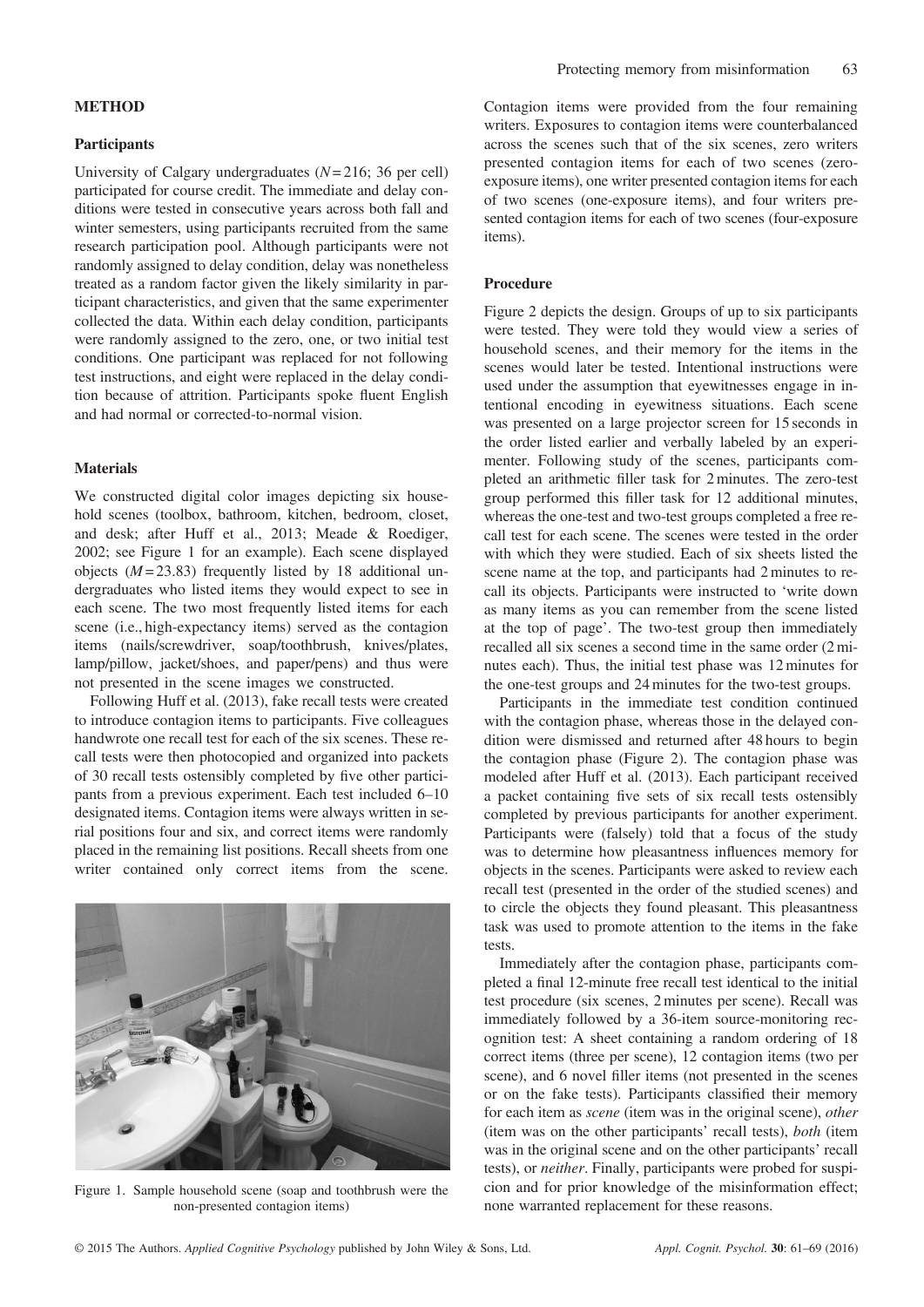

Figure 2. Study design

#### RESULTS

A  $p < .05$  significance level was used except as noted. Effect sizes for significant comparisons were calculated using partial eta squared  $(\eta_P^2)$  for analyses of variance (ANOVAs), and Cohen's d for t-tests.

## Free recall

Table 1 provides the proportion of objects from the scenes that were correctly recalled on each test. Correct recall was computed by dividing the number of items recalled in a given scene by the total number of items presented in a given scene. A lenient scoring criterion was adopted such that misspellings and synonyms of scene items (e.g.,'pan' would be counted for 'pot' for the kitchen scene) were both counted. The proportion of scene items recalled was then analyzed using a 3 (initial test: 0 vs. 1 vs.  $2 \times 2$  (delay: 0 vs. 48 hours) between-subjects ANOVA. An effect of initial test was found,  $F(2, 210) = 53.16$ ,  $MSE = .01$ ,  $\eta_p^2 = 0.09$ . Confirming a retrieval-practice effect, correct recall was greater after both one and two initial tests relative to zero initial tests  $(0.36 \text{ vs. } 0.30; 0.35 \text{ vs. } 0.30; t(142) = 3.69,$  $SEM = .01, d = 0.62, and t(142) = 3.40, SEM = 0.01, d = 0.57,$ respectively. However, taking two initial tests was not more beneficial than taking one (0.35 vs. 0.36),  $t < 1$ . Correct recall was lower after delay  $(0.30 \text{ vs. } 0.38)$ ,  $F(1, 210)$ = 53.16,  $MSE = 0.01$ ,  $\eta_p^2 = 0.20$ . The interaction was not significant,  $F < 1$ .

False recall of contagion items (Table 2) was calculated as the number of contagion items reported in a given scene divided by two and was scored as for correct recall. To help the reader gauge the magnitude of the contagion effects, and in keeping with past studies (Huff et al., 2013; Meade & Roediger, 2002), Table 2 also provides corrected contagion scores computed by subtracting the zero-exposure condition from the one- and four-exposure conditions.

The proportion of contagion items recalled was analyzed in a 3 (exposure: 0 vs. 1 vs.  $4 \times 3$  (initial test: 0 vs. 1 vs.  $2) \times 2$  (delay: immediate vs. 48 hours) mixed-factor ANOVA. The effect of contagion exposure,  $F(2, 420)$ 

 $= 109.09$ ,  $MSE = 0.05$ ,  $\eta_p^2 = 0.34$ , reflected greater contagion recall after one than zero exposures  $(0.33 \text{ vs. } 0.18)$ ,  $t(215)$  $= 7.47$ , SEM  $= 0.02$ ,  $d = 0.65$ , after four than one exposures  $(0.50 \text{ vs. } 0.33), t(215) = 7.13, SEM = 0.02, d = 0.63, and after$ four than zero exposures  $(0.50 \text{ vs. } 0.18)$ ,  $t(215) = 15.09$ ,  $SEM = 0.02$ ,  $d = 1.32$ . An effect of initial testing was also found,  $F(2, 210) = 9.61$ ,  $MSE = 0.08$ ,  $\eta_p^2 = 0.08$ . Contagion item recall was reduced after one than zero initial tests  $(0.30 \text{ vs. } 0.41), t(142) = 3.90, SEM = 0.02, d = 0.65, and after$ two than zero initial tests  $(0.31 \text{ vs. } 0.41)$ ,  $t(142) = 3.53$ ,  $SEM = 0.02$ ,  $d = 0.59$ . However, contagion item recall was similar after one or two initial tests (0.30 vs. 0.31),  $t < 1$ . The effect of delay was not reliable,  $F(1, 210) = 2.79$ ,  $MSE = 0.08$ ,  $p = .10$ , nor was the interaction of exposure and initial test,  $F(4, 420) = 2.22$ ,  $MSE = 0.05$ ,  $p = .07$ .

Critically, the effect of initial testing on contagion recall interacted with delay,  $F(2, 210) = 6.44$ ,  $MSE = 0.08$ ,  $\eta_{\rm p}^2$  = 0.06. In the immediate condition, contagion recall was not significantly lower after one than zero tests (0.31 vs. 0.38),  $t(70) = 1.68$ ,  $SEM = 0.03$ ,  $p = .10$ , after two versus zero tests (0.38 vs. 0.38),  $t < 1$ , or after two or one tests (0.38 vs. 0.31),  $t(70) = 1.56$ ,  $SEM = 0.03$ ,  $p = .12$ . In contrast, in the delayed condition, contagion recall was lower after one than zero tests (0.28 vs. 0.43),  $t(70) = 3.85$ ,  $SEM = 0.03$ ,  $d = 0.92$ , lower after two than zero tests  $(0.24 \text{ vs. } 0.43)$ ,  $t(70) = 5.54$ ,  $SEM = 0.03$ ,  $d = 1.32$ , but was again equivalent after two or one tests  $(0.24 \text{ vs. } 0.28)$ ,  $t(70) = 1.31$ ,  $SEM = 0.03$ ,  $p = .19$ . Thus, taking either one or two initial tests yielded a robust PET pattern on recall—the first time a PET has been reported on this memory test. The remaining interactions were not significant,  $Fs < 1$ .

#### Source monitoring

Source misattributions for contagion items were operationalized as the proportion of contagion items that were misattributed to the scenes (see Table 3, 'Contagion effect' row). These misattributions were analyzed as in contagion recall. The main effect of exposure,  $F(2, 420) = 25.68$ ,  $MSE = 0.06$ ,  $\eta_p^2 = 0.11$ , reflected an increase in misattributions after one than zero exposures  $(0.55 \text{ vs. } 0.47)$ ,  $t(215)$ 

Table 1. Mean (SD) proportion of correct recall of scene items on each test

|                |                | Immediate test |                | Delayed test   |                |                |  |
|----------------|----------------|----------------|----------------|----------------|----------------|----------------|--|
| Test/group     | 0 Initial test | Initial test   | 2 Initial test | 0 Initial test | 1 Initial test | 2 Initial test |  |
| Initial test 1 |                | 0.30(0.08)     | 0.28(0.08)     |                | 0.28(0.07)     | 0.26(0.06)     |  |
| Initial test 2 | __             |                | 0.29(0.10)     |                |                | 0.27(0.06)     |  |
| Final test     | 0.34(0.08)     | 0.39(0.08)     | 0.39(0.09)     | 0.26(0.07)     | 0.32(0.07)     | 0.31(0.06)     |  |

© 2015 The Authors. Applied Cognitive Psychology published by John Wiley & Sons, Ltd. Appl. Cognit. Psychol. 30: 61–69 (2016)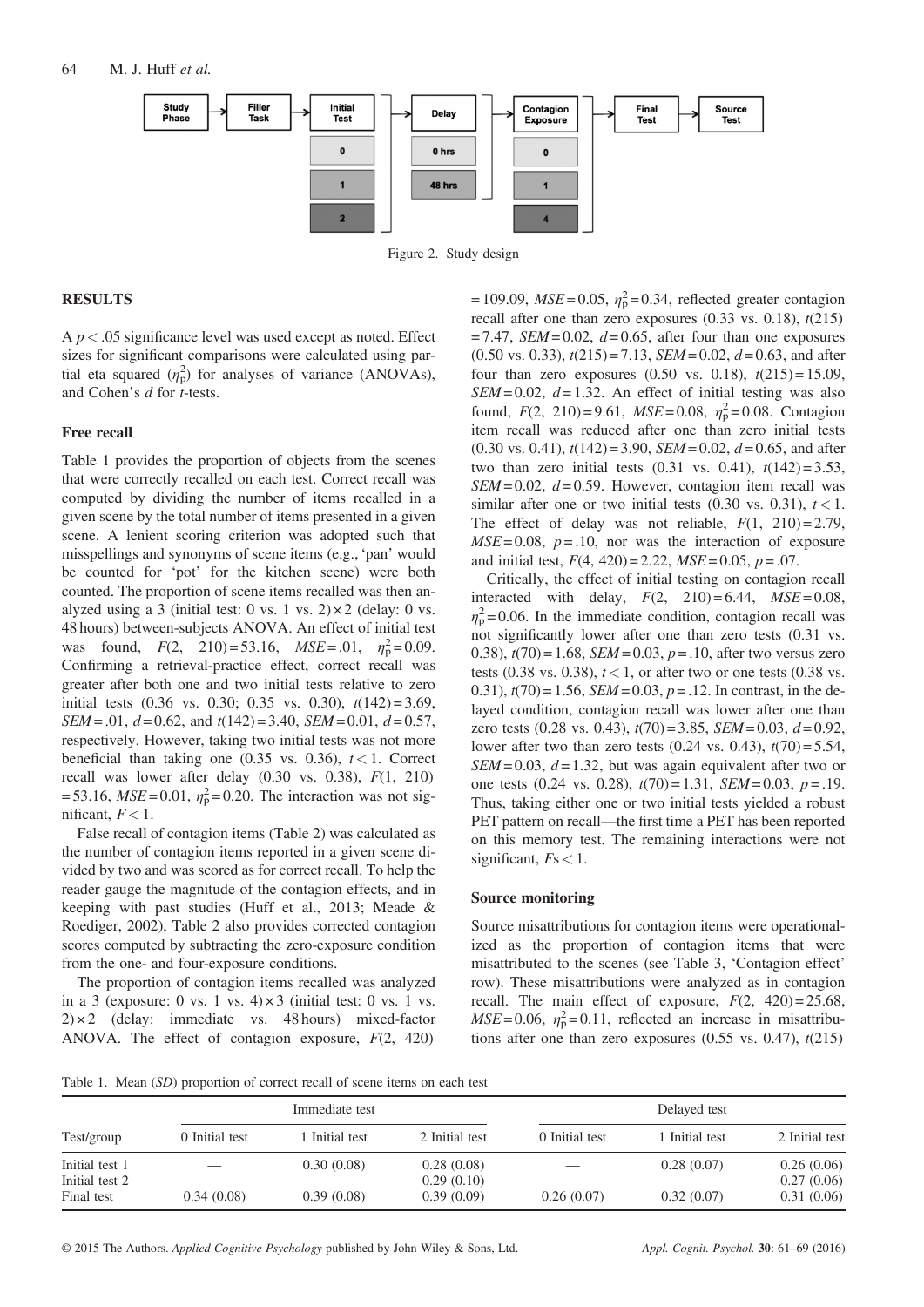Table 2. Mean (SD) proportion of contagion items recalled, and corrected contagion effects on the final recall test

|                            | Immediate test |                |                | Delayed test   |              |                |
|----------------------------|----------------|----------------|----------------|----------------|--------------|----------------|
|                            | 0 Initial test | 1 Initial test | 2 Initial test | 0 Initial test | Initial test | 2 Initial test |
| Exposure condition         |                |                |                |                |              |                |
| $0$ Exposure               | 0.17(0.20)     | 0.17(0.19)     | 0.26(0.24)     | 0.24(0.20)     | 0.13(0.15)   | 0.13(0.17)     |
| 1 Exposure                 | 0.42(0.31)     | 0.32(0.27)     | 0.35(0.23)     | 0.40(0.25)     | 0.27(0.19)   | 0.23(0.27)     |
| 4 Exposure                 | 0.54(0.26)     | 0.45(0.27)     | 0.51(0.27)     | 0.65(0.27)     | 0.46(0.31)   | 0.35(0.24)     |
| Corrected contagion effect |                |                |                |                |              |                |
| 1 Exposure                 | 0.24(0.33)     | 0.15(0.32)     | 0.08(0.31)     | 0.16(0.29)     | 0.15(0.17)   | 0.10(0.28)     |
| 4 Exposure                 | 0.37(0.33)     | 0.28(0.32)     | 0.25(0.27)     | 0.41(0.32)     | 0.33(0.28)   | 0.23(0.28)     |

Note: In the delayed test condition, misinformation was presented after a 48-hour delay, followed by the final recall and source tests. Corrected contagion effects were computed by subtracting the zero exposures proportion from the one and four exposures proportion for each participant; they were provided to help the reader assess the effects of exposure relative to baseline and were not analyzed.

Table 3. Mean (SD) proportion of source attributions for contagion items

| Exp./source             | 0 Initial test |                                                                                                                               |                                                                                                         | 1 Initial test |        |        | 2 Initial test                                                                             |        |            |
|-------------------------|----------------|-------------------------------------------------------------------------------------------------------------------------------|---------------------------------------------------------------------------------------------------------|----------------|--------|--------|--------------------------------------------------------------------------------------------|--------|------------|
| attribution             | $0$ Exp.       | 1 Exp.                                                                                                                        | 4 Exp.                                                                                                  | $0$ Exp.       | 1 Exp. | 4 Exp. | $0$ Exp.                                                                                   | 1 Exp. | 4 Exp.     |
| Immediate test          |                |                                                                                                                               |                                                                                                         |                |        |        |                                                                                            |        |            |
| 'Scene'                 |                | $0.27(0.29)$ $0.19(0.22)$ $0.13(0.19)$ $0.20(0.23)$ $0.15(0.23)$ $0.10(0.25)$ $0.24(0.28)$ $0.20(0.23)$ $0.10(0.19)$          |                                                                                                         |                |        |        |                                                                                            |        |            |
| 'Scene and other'       |                | $0.26(0.25)$ $0.44(0.30)$ $0.64(0.25)$ $0.17(0.23)$ $0.31(0.31)$ $0.46(0.34)$ $0.30(0.29)$ $0.36(0.28)$ $0.52(0.34)$          |                                                                                                         |                |        |        |                                                                                            |        |            |
| <b>Contagion effect</b> | 0.53(0.32)     |                                                                                                                               | $0.63(0.30)$ $0.77(0.24)$ $0.37(0.28)$ $0.46(0.32)$ $0.56(0.32)$ $0.53(0.26)$ $0.56(0.29)$ $0.62(0.34)$ |                |        |        |                                                                                            |        |            |
| 'Other only'            |                | $0.11$ (0.18) $0.22$ (0.29) $0.22$ (0.24) $0.18$ (0.24) $0.30$ (0.21) $0.34$ (0.30) $0.16$ (0.18) $0.31$ (0.30) $0.31$ (0.28) |                                                                                                         |                |        |        |                                                                                            |        |            |
| 'Neither'               |                | $0.36(0.31)$ $0.15(0.23)$ $0.02(0.07)$ $0.45(0.29)$ $0.24(0.28)$ $0.10(0.15)$ $0.30(0.29)$ $0.14(0.16)$                       |                                                                                                         |                |        |        |                                                                                            |        | 0.07(0.15) |
| Delayed test            |                |                                                                                                                               |                                                                                                         |                |        |        |                                                                                            |        |            |
| 'Scene'                 |                | $0.34(0.33)$ $0.25(0.29)$                                                                                                     |                                                                                                         |                |        |        | $0.08(0.22)$ $0.20(0.23)$ $0.16(0.23)$ $0.10(0.23)$ $0.16(0.21)$ $0.17(0.25)$              |        | 0.03(0.09) |
| 'Scene and other'       | 0.27(0.23)     | 0.52(0.28)                                                                                                                    |                                                                                                         |                |        |        | $0.73(0.30)$ $0.22(0.22)$ $0.28(0.26)$ $0.44(0.32)$ $0.20(0.22)$ $0.26(0.27)$ $0.47(0.29)$ |        |            |
| <b>Contagion effect</b> |                | $0.59(0.30)$ $0.77(0.25)$ $0.81(0.23)$ $0.42(0.23)$ $0.44(0.30)$ $0.54(0.32)$ $0.36(0.26)$ $0.42(0.34)$ $0.50(0.31)$          |                                                                                                         |                |        |        |                                                                                            |        |            |
| 'Other only'            | 0.15(0.21)     |                                                                                                                               | $0.13(0.18)$ $0.18(0.23)$ $0.14(0.16)$ $0.32(0.27)$ $0.38(0.30)$ $0.24(0.25)$ $0.34(0.30)$ $0.43(0.31)$ |                |        |        |                                                                                            |        |            |
| 'Neither'               |                | $0.26(0.23)$ $0.10(0.15)$ $0.01(0.05)$ $0.44(0.27)$ $0.25(0.20)$ $0.08(0.15)$ $0.40(0.25)$ $0.24(0.26)$ $0.07(0.13)$          |                                                                                                         |                |        |        |                                                                                            |        |            |

Note: In the delayed test condition, misinformation was presented after a 48-hour delay, followed by the final recall and source tests. The contagion effect row (in bold) is the sum of the 'Scene' and 'Scene and other' rows; it captures the total proportion of contagion items that were misattributed to the scenes.

 $= 3.47$ , SEM  $= 0.02$ ,  $d = 0.26$ , after four than one exposures  $(0.63 \text{ vs. } 0.55), t(215) = 3.76, SEM = 0.02, d = 0.25, and after$ four than zero exposures  $(0.63 \text{ vs. } 0.47)$ ,  $t(215) = 7.07$ ,  $SEM = 0.02$ ,  $d = 0.53$ . Importantly, a main effect of initial test was also found,  $F(2, 210) = 21.82$ ,  $MSE = 0.14$ ,  $\eta_p^2 = 0.17$ . Misattributions were less frequent after one than zero tests  $(0.46 \text{ vs. } 0.68), t(142) = 6.27, SEM = 0.03, d = 1.05, and after$ two than zero tests (0.50 vs. 0.68),  $t(142) = 5.10$ ,  $SEM = 0.03$ ,  $d = 0.86$ . However, as was true of contagion item recall, misattributions were similar after one or two initial tests (0.46 vs. 0.50),  $t < 1$ . The main effect of delay was not reliable,  $F < 1$ .

As was true of recall of contagion items, the effect of initial testing on source judgments interacted with delay,  $F(2, 210) = 21.82$ ,  $MSE = 0.14$ ,  $\eta_p^2 = 0.05$ . Figure 3 captures this interaction. In the immediate test condition, misattributions were lower after one than zero tests  $(0.46 \text{ vs. } 0.64)$ , t  $(70) = 3.55$ ,  $SEM = 0.04$ ,  $d = 0.85$ , but only numerically so after two than zero tests  $(0.57 \text{ vs. } 0.64)$ ,  $t(70) = 1.44$ ,  $SEM = 0.04$ ,  $p = .16$ . Unexpectedly, misattributions were marginally more common after two than one initial test  $(0.57 \text{ vs. } 0.46), t(70) = 2.03, SEM = 0.04, p = .05, d = 0.49.$ In the delay test condition, taking either one or two tests reduced misattributions relative to the zero-test group (0.43 vs.

0.73, 0.46 vs. 0.73),  $t(70) = 5.36$ ,  $SEM = 0.04$ ,  $d = 1.28$ , and t  $(70) = 6.07$ ,  $SEM = 0.04$ ,  $d = 1.45$ , respectively, whereas misattributions were equivalent after one or two tests (0.43 vs. 0.46),  $t < 1$ . The remaining interactions did not reach significance,  $Fs > 1.41$ ,  $ps > .20$ .

Correct attributions for contagion items (see Table 3, 'Other' row) were subject to the same analysis. There was



Figure 3. Proportion of contagion effect source misattributions ('Scene' and 'Scene and other' attributions) for contagion items for initial test and immediate and delayed test groups collapsed across exposures. Bars reflect standard error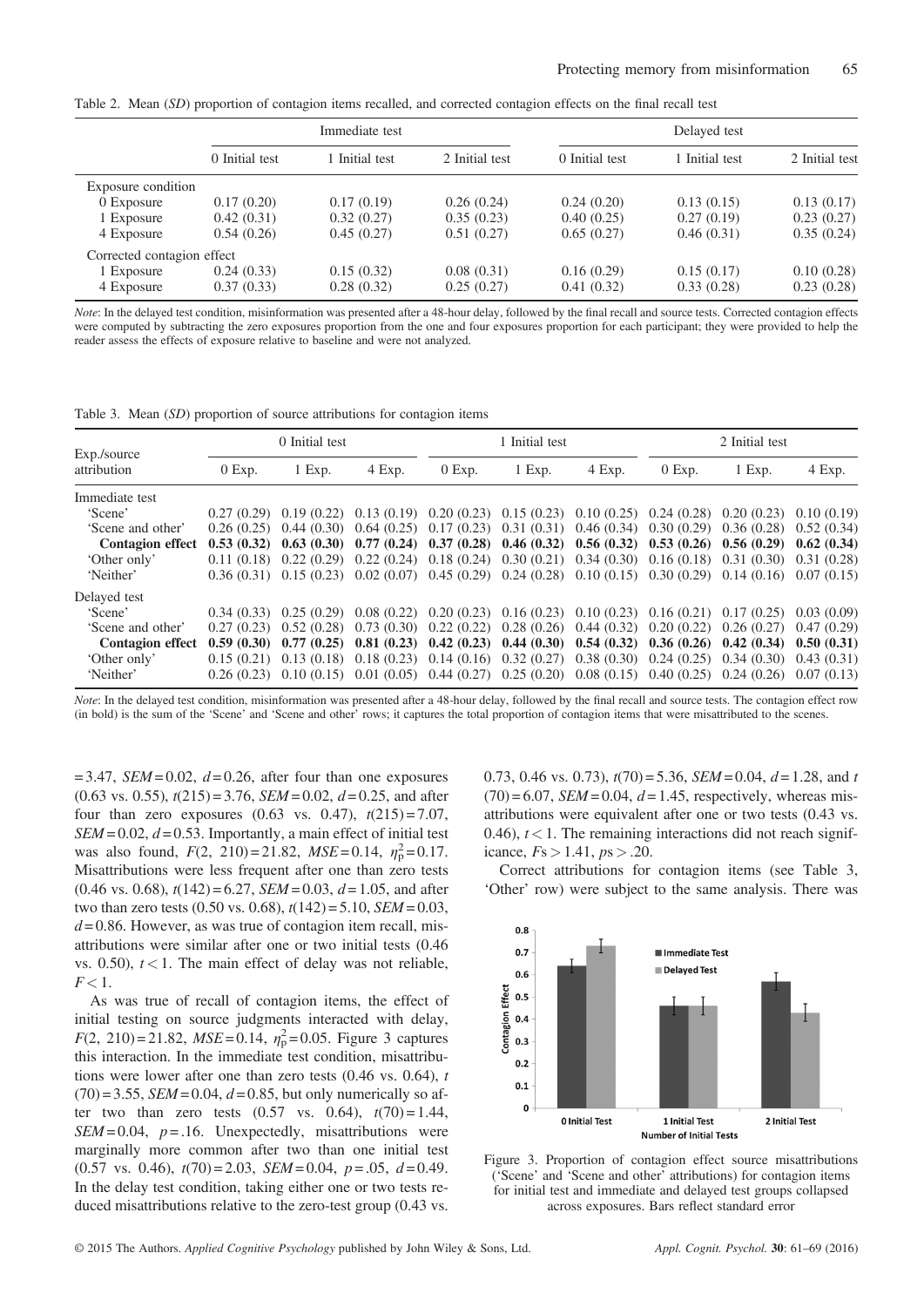again an effect of contagion exposure,  $F(2, 420) = 23.40$ ,  $MSE = 0.05$ ,  $\eta_p^2 = 0.10$ . Contagion items were more likely to be correctly attributed to 'other participants' after one than zero exposures  $(0.16 \text{ vs. } 0.27)$ ,  $t(215) = 5.05$ ,  $SEM = 0.02$ ,  $d = 0.46$ , and after four than zero exposures (0.31 vs. 0.16),  $t(215) = 6.30$ ,  $SEM = 0.02$ ,  $d = 0.60$ , although the difference for four versus one exposures was only marginal (0.31 vs. 0.27),  $t(215) = 1.78$ ,  $SEM = 0.02$ ,  $p = .08$ ,  $d = 0.14$ . The effect of initial test,  $F(2, 210) = 12.73$ ,  $MSE = 0.09$ ,  $\eta_p^2 = 0.11$ , reflected more correct attributions after one than zero tests  $(0.28 \text{ vs. } 0.17)$ ,  $t(142) = 4.11$ ,  $SEM = 0.02$ ,  $d = 0.69$ , and after two than zero tests (0.30 vs. 0.17),  $t(142) = 4.81$ ,  $SEM = 0.02$ ,  $d = 0.81$ , but not after two than one tests (0.30 vs. 0.28),  $t < 1$ . The effect of delay was not significant,  $F < 1$ . The interactions, including the interaction between initial test and delay, did not reach significance ( $Fs < 1.88$ ,  $ps > .15$ ).

Finally, correct attributions for scene items (see Table 4, Total correct rows) were also analyzed as earlier. Here, unexpectedly, the effect of initial test,  $F(2, 210) = 13.84$ ,  $MSE = 0.03$ ,  $\eta_p^2 = 0.12$ , reflected *fewer* correct attributions after one than zero tests  $(0.51 \text{ vs. } 0.63)$ ,  $t(142) = 3.87$ ,  $SEM = 0.02$ ,  $d = 0.65$ , after two than zero tests (0.49 vs. 0.63),  $t(142) = 4.87$ ,  $SEM = 0.02$ ,  $d = 0.82$ , but equivalent rates after one or two tests  $(0.51 \text{ vs. } 0.49)$ ,  $t(142) = 1.15$ ,  $SEM = 0.02$ ,  $p = .25$ . The effect of delay and the interaction did not reach significance  $(Fs < 2.27, ps > .13)$ .

## DISCUSSION

Using the social-contagion-of-memory paradigm developed by Roediger et al. (2001), we explored how initial memory testing affects later suggestibility to misinformation. Misleading information was provided by an implied social source—the review of recall sheets ostensibly from other participants that included non-studied 'contagion' items. We replicated the finding of a PET pattern on source monitoring by Huff et al. (2013): Initial testing made participants less likely to falsely attribute contagion items to the study

Table 4. Mean (SD) proportion of source attributions for correct items

| Tests/Source attributions 0 Initial test 1 Initial test 2 Initial test |            |            |            |
|------------------------------------------------------------------------|------------|------------|------------|
| Immediate test                                                         |            |            |            |
| 'Scene'                                                                | 0.27(0.15) | 0.17(0.17) | 0.16(0.17) |
| 'Scene and other'                                                      | 0.42(0.17) | 0.35(0.20) | 0.35(0.19) |
| <b>Total correct</b>                                                   | 0.66(0.16) | 0.52(0.17) | 0.51(0.18) |
| 'Other only'                                                           | 0.19(0.14) | 0.27(0.18) | 0.26(0.14) |
| 'Neither'                                                              | 0.15(0.09) | 0.21(0.15) | 0.23(0.14) |
| Delayed test                                                           |            |            |            |
| 'Scene'                                                                | 0.21(0.19) | 0.17(0.15) | 0.15(0.10) |
| 'Scene and other'                                                      | 0.40(0.18) | 0.34(0.17) | 0.31(0.14) |
| <b>Total correct</b>                                                   | 0.61(0.21) | 0.51(0.17) | 0.46(0.15) |
| 'Other only'                                                           | 0.22(0.17) | 0.27(0.16) | 0.32(0.16) |
| 'Neither'                                                              | 0.17(0.14) | 0.21(0.12) | 0.22(0.12) |

Note: In the delayed test condition, misinformation was presented after a 48-hour delay, followed by the final recall and source tests. The total correct row (in bold) is the sum of the 'Scene' and 'Scene and other' rows, which captures the total proportion of studied objects that were correctly attributed to the scene.

scenes. This pattern was found regardless of whether exposure to contagion items occurred immediately after initial testing or was delayed 48 hours. An important and novel finding was that delayed exposure to contagion items also produced a PET pattern on free recall: Initial testing made participants less likely to freely report contagion items. We suggest that initial testing benefitted recall after a delay by slowing forgetting of the scenes (Roediger & Karpicke, 2006). When forgetting is greater, as is the case after a delay, initial testing can reduce suggestibility effects in free recall. Moreover, the PET pattern on delayed recall, and on source monitoring at both retention intervals, was similar whether contagion items were suggested one or four times. Initial testing thus appears to reduce false memory similarly for misinformation of varying strength. In contrast, taking two initial tests did not increase the PET pattern on either memory test beyond the benefits obtained from taking one initial test. Below we consider the theoretical and applied implications of our findings. We also consider why initial testing yielded beneficial effects on memory in our paradigm, whereas it often increases misinformation effects (i.e., the RES pattern) in other paradigms.

We first consider why taking two (versus one) initial recall tests failed to yield a larger PET pattern. In the testing effect literature, repeated initial testing is more effective when tests are spaced over equal intervals rather than massed (Karpicke & Roediger, 2007). This spacing advantage occurs whether the final test is completed after a short (10 minutes) or long (48 hours) retention interval, similar to the intervals we used. In our experiment, the two-test group completed their pair of initial recall tests consecutively, which may not have introduced sufficient spacing to strengthen the effects of initial testing. The possibility that completing more than one initial test increases the PET pattern if the initial tests are spaced remains to be tested.

Although initial testing generally benefitted memory accuracy, we also found some potential costs of initial testing. First, in the immediate test condition, contagion items were marginally more likely to be attributed to the scenes after two (versus one) initial tests. We hesitate to place much weight on this finding given it was unreliable and did not replicate in the delayed condition. Second, initial testing reduced how often scene items were correctly attributed to the scenes, a finding also reported by Huff et al. (2013, Experiment 3). One possibility is that the initial recall tests may have led participants to deem their memories for the scenes to be poor, thus leading them to adopt a more conservative response criterion for attributing items to the scenes on the source-monitoring test. Consistent with this possibility, 'neither' attributions for scene items were greater in both the one-test  $(0.21)$  and two-test groups  $(0.22)$  than the zerotest group  $(0.16)$ ,  $t(142) = 2.37$ ,  $SEM = 0.01$ , and  $t(142)$  $= 3.02$ ,  $SEM = 0.01$  (Table 4). If poor performance on the initial tests induced a conservative response bias, we may have underestimated the potential benefits of initial testing on the final source test. However, this cost was not found in free recall, where initial testing instead benefitted recall on both immediate and delayed tests. Regardless, these 'costs' of initial testing are a reminder of the importance of examining how manipulations influence both false and correct memory in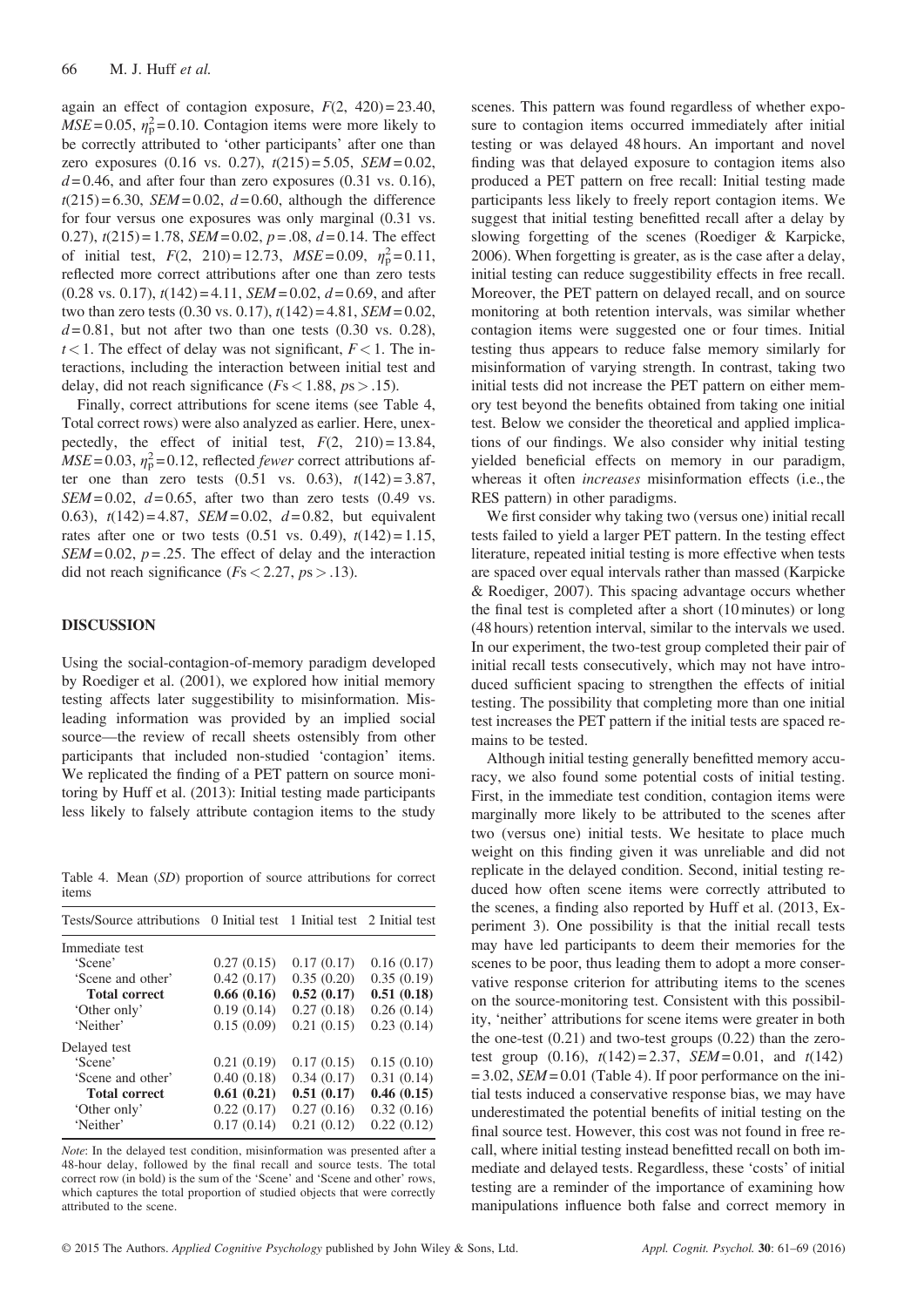false memory paradigms (e.g., Gunter, Ivanko, & Bodner, 2005; Huff et al., 2015).

The PET patterns we obtained are the opposite of the frequently reported RES pattern (Chan et al., 2009; 2012; Chan & Langley, 2011; Chan & LaPaglia, 2011; LaPaglia & Chan, 2013; Thomas et al., 2010; Wilford et al., 2014). An important area for future research will be to determine when initial testing is likely to have protective (PET) versus harmful (RES) effects on memory. One determining factor appears to be whether the initial test directs attention towards misinformation, which can increase encoding of misinformation (Gordon & Thomas, 2014; Gordon et al., 2015). To date, the PET pattern has only been tested with additive misinformation, whereas the RES pattern has only been tested following contradictory misinformation. Therefore, initial testing may typically increase suggestibility for contradictory details but decrease suggestibility for additive details. One exception to this pattern is LaPaglia and Chan (2013), who found a PET pattern when contradictory misinformation was embedded in misleading questions rather than in a narrative (which yielded the usual RES pattern). Participants do not answer misleading questions with the misleading details, and therefore, attention is not as likely to be directed to the misleading details as in the case of a narrative. Additive misinformation, as presented in our social contagion phase, may have operated similarly to misleading questions in this respect given the absence of a detectable contradiction.

Importantly, whether the RES pattern occurs when misinformation is provided by a social source has not been investigated. Thus, it remains possible that initial testing might generally be beneficial when misinformation was introduced by a social source, as is common in eyewitness situations. In traditional misinformation experiments (and in all studies reporting the RES pattern), misinformation is presented via experimenter-prepared materials such as detailed summaries to which eyewitnesses are unlikely to be exposed. A participant may be more likely to adopt misinformation when presented from experimenter-prepared sources because of an expectation that the experimental materials are accurate (McCloskey & Zaragoza, 1985). In contrast, participants likely deem memory information provided by social sources as fallible, as is true of their own memory, and therefore may deem that information less credible. Consistent with this possibility, misinformation effects are often stronger when the misinformation is presented by a more credible source (e.g., Underwood & Pezdek, 1998). Completing an initial test may increase participants' reporting of misinformation from a source they deem to be reliable and trustworthy. Thus, misinformation presented through a social source may be a better approximation of suggestibility in actual eyewitness situations.

Other factors likely also contribute to whether a PET pattern or RES pattern occurs. Such factors include the type of study event (images of household scenes versus television episodes) and the method used to introduce misinformation (fake recall tests versus misleading questions versus a narrative summary). Determining the influence of such factors should help inform guidelines for the use of initial free recall testing when interviewing eyewitnesses.

Finally, our paradigm was not intended to mimic actual 'eyewitness' situations in terms of materials (e.g., household scenes versus crime scenes, fake recall tests versus misinformation from other witnesses); however, it shares many elements found in eyewitness scenarios. For example, misinformation encountered in eyewitness events is more likely to affect peripheral objects and details rather than central 'narrative' aspects (Heath & Erickson, 1998; Wilford et al., 2014) akin to the social contagion paradigm. Further, misinformation encountered socially is likely a common source in eyewitness events (Paterson & Kemp, 2006)—perhaps more so than exposure to detailed experimenter-prepared narratives generally used in misinformation paradigms. Finally, using the social contagion paradigm with fake recall tests also provides an important similarity to eyewitness events in terms of the number of exposures to misinformation. Eyewitnesses are likely exposed to misinformation multiple times prior to providing their testimony. By manipulating the number of exposures to suggested details, the social contagion paradigm provides a simple means of contrasting the effects of single versus repeated exposures on suggestibility. Thus, our social contagion paradigm shares many similarities with eyewitness events and other misinformation paradigms and even offers advantages that may be useful for studying factors influencing eyewitness memory.

## **CONCLUSION**

How initial memory testing modulates the effects of exposure to misleading information contributes to our understanding of memory. These findings also have the potential to contribute to guidelines for interviewing eyewitnesses, as well as for the interpretation of testimony in legal contexts. In our work using the social-contagion-of-memory paradigm (present study; Huff et al., 2013), initial testing has typically had protective effects on memory, rather than increasing the misinformation effect. However, delineating the conditions under which initial testing decreases suggestibility remains an important direction for future research, given other evidence that initial testing can increase the misinformation effect (e.g., Chan et al., 2009).

## REFERENCES

- Bodner, G. E., Musch, E., & Azad, T. (2009). Reevaluating the potency of the memory conformity effect. Memory & Cognition, 37, 1069–1076. DOI:10.3758/MC.37.8.1069.
- Brewer, G. A., Marsh, R. L., Meeks, J. T., Clark-Foos, A., & Hicks, J. L. (2010). The effects of free recall testing on subsequent source memory. Memory, 18, 385–393. DOI:10.1080/09658211003702163.
- Brunel, M., & Py, J. (2013). Questioning the acceptability of the cognitive interview to improve its use. L'Année Psychologique, 113, 427–458. DOI:10.4074/S0003503313003059.
- Carpenter, S. K. (2011). Semantic information activated during retrieval contributes to later retention: Support for the mediator effectiveness hypothesis of the testing effect. Journal of Experimental Psychology: Learning, Memory, and Cognition, 37, 1547–1552. DOI:10.1037/ a0024140.
- Chambers, K. L., & Zaragoza, M. S. (2001). Intended and unintended effects of explicit warnings on eyewitness suggestibility: Evidence from source identification tests. Memory & Cognition, 29, 1120-1129.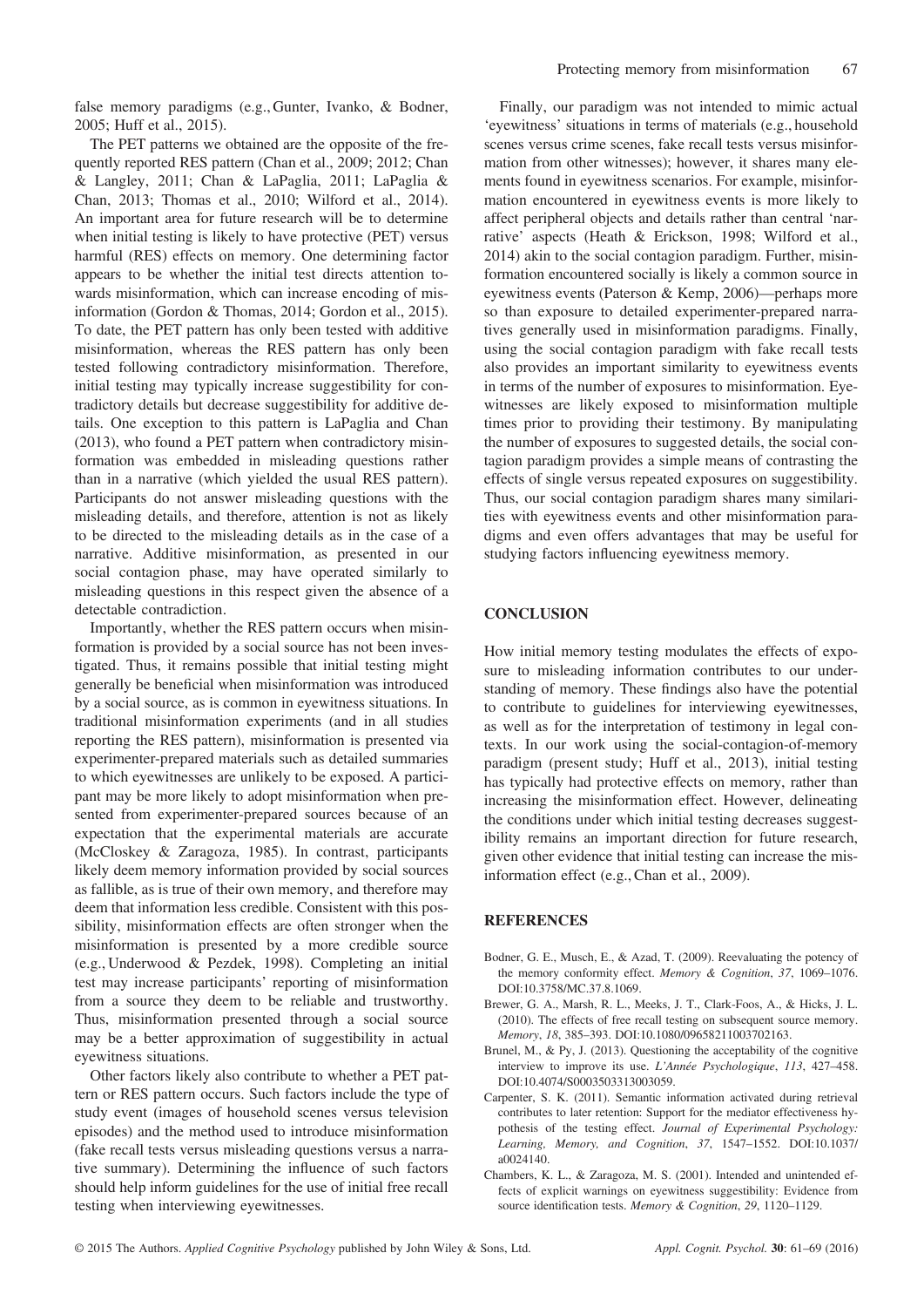#### 68 M. J. Huff et al.

- Chan, J. C. K., & Langley, M. M. (2011). Paradoxical effects of testing: Retrieval enhances both accurate recall and suggestibility in eyewitnesses. Journal of Experimental Psychology: Learning, Memory, and Cognition, 37, 248–255. DOI:10.1037/a0021204.
- Chan, J. C. K., & LaPaglia, J. A. (2011). The dark side of testing memory: Repeated retrieval can enhance eyewitness suggestibility. Journal of Experimental Psychology: Applied, 17, 418–432. DOI:10.1037/ a0025147.
- Chan, J. C. K., & McDermott, K. B. (2007). The testing effect in recognition memory: A dual process account. Journal of Experimental Psychology: Learning, Memory, and Cognition, 33, 431–437. DOI:10.1037/0279- 7393.33.2.431.
- Chan, J. C. K., Thomas, A. K., & Bulevich, J. B. (2009). Recall a witnessed event increases eyewitness suggestibility: The reversed testing effect. Psychological Science, 20, 66–73. DOI:10.1111/j.1467- 9280.2008.02245.x.
- Chan, J. C. K., Wilford, M. W., & Hughes, K. L. (2012). Retrieval can increase or decrease suggestibility depending on how the memory is tested: The importance of source complexity. Journal of Memory and Language, 67, 78–85. DOI:10.1016/j.jml.2012.02.006.
- Congleton, A. R., & Rajaram, S. (2012). The origin of the interaction between learning method and delay in the testing effect: The roles of processing and retrieval organization. Memory & Cognition, 40, 528–539. DOI:10.3758/s13421-011-0168-y.
- Fisher, R. P., & Geiselman, R. E. (1992). Memory-enhancing techniques for investigative interviewing: The cognitive interview. Springfield, England: Charles C. Thomas.
- Frost, P. (2000). The quality of false memory over time: Is memory for misinformation 'remembered' or 'known'? Psychonomic Bulletin & Review, 7, 531–536. DOI:10.3758/BF03214367.
- Gabbert, F., Hope, L., Fisher, R. P., & Jamieson, K. (2012). Protecting against misleading post-event information with a self-administered interview. Applied Cognitive Psychology, 26, 568–575. DOI:10.1002/ acp.2828.
- Gabbert, F., Memon, A., & Allan, K. (2003). Memory conformity: Can eyewitnesses influence each other's memories for an event? Applied Cognitive Psychology, 17, 533–543. DOI:10.1002/acp.885.
- Gallo, D. A., Roediger, H. L., & McDermott, K. B. (2001). Associative false recognition occurs without strategic criterion shifts. Psychonomic Bulletin & Review, 8, 579–586. DOI:10.3758/BF03196194.
- Gordon, L. T., & Thomas, A. K. (2014). Testing potentiates new learning in the misinformation paradigm. Memory & Cognition, 42, 186–197. DOI:10.3458/s13421-013.0361-2.
- Gordon, L. T., Thomas, A. K., & Bulevich, J. B. (2015). Looking for answers in all the wrong places: How testing facilitates learning of misinformation. Journal of Memory & Language, 83, 140–151. DOI:10.1016/j. iml.2015.03.007.
- Gunter, R. W., Ivanko, S. L., & Bodner, G. E. (2005). Can test list context manipulations improve recognition accuracy in the DRM paradigm? Memory, 13, 862–873. DOI:10.1080/09658210444000458.
- Heath, W. P., & Erickson, J. R. (1998). Memory for central and peripheral actions and props after varied post-event presentation. Legal and Criminological Psychology, 3, 321–346. DOI:10.1111/j.2044-8333-1998. tb00369.x.
- Hoffman, H. G., Granhag, P. A., See, S. T. K., & Loftus, E. F. (2001). Social influences on reality-monitoring decisions. Memory & Cognition, 29, 394–404. DOI:10.3758/BF03196390.
- Huff, M. J., Bodner, G. E., & Fawcett, J. M. (2015). Effects of distinctive encoding on correct and false memory: A meta-analytic review of costs and benefits and their origins in the DRM paradigm. Psychonomic Bulletin & Review, 22, 321–346. DOI:10.3758/s13423-014-0648-8.
- Huff, M. J., Davis, S. D., & Meade, M. L. (2013). The effects of initial testing on false recall and false recognition in the social contagion of memory paradigm. Memory & Cognition, 41, 820–831. DOI:10.3758/s13421- 013-0299-4.
- Hunt, R. R., & Worthen, J. B. (2006). Distinctiveness and memory. New York: Oxford University Press.
- Karpicke, J. D., & Roediger, H. L. (2007). Expanding retrieval practice promotes short-term retention, but equally spaced retrieval enhances longterm retention. Journal of Experimental Psychology: Learning, Memory, and Cognition, 33, 704–719. DOI:10.1016/j.jml.2006.09.004.
- Kornell, N., Bjork, R. A., & Garcia, M. A. (2011). Why tests appear to prevent forgetting: A distribution-based bifurcation model. Journal of Memory and Language, 65, 85–97. DOI:10.1016/j.jml.2011.04.002.
- Lane, S. M. (2006). Dividing attention during a witnessed event increases eyewitness suggestibility. Applied Cognitive Psychology, 20, 199–212. DOI:10.1002/acp.1177.
- Lane, S. M., Mather, M., Villa, D., & Morita, S. K. (2001). How events are reviewed matters: Effects of varied focus on eyewitness suggestibility. Memory & Cognition, 29, 940–947. DOI:10.3758/BF03195756.
- LaPaglia, J. A., & Chan, J. C. K. (2013). Testing increases suggestibility for narrative-based misinformation but reduces suggestibility for questionbased misinformation. Behavioral Sciences and the Law, 31, 593–606.
- Lindsay, D. S., & Johnson, M. K. (1989). The eyewitness suggestibility effect and memory for source. Memory & Cognition, 17, 349–358. DOI:10.3758/BF03198473.
- Loftus, E. F. (1977). Shifting human color memory. Memory & Cognition, 17, 349–358. DOI:10.3758/BF03197418.
- Loftus, E. F. (1979). The malleability of human memory. American Scientist, 67, 312–320.
- Loftus, E. F., Miller, D. G., & Burns, H. J. (1978). Semantic integration of verbal information into a visual memory. Journal of Experimental Psychology: Human Learning and Memory, 4, 19–31. DOI:10.1037/0878- 7393.4.1.19.
- McCloskey, M., & Zaragoza, M. S. (1985). Misleading postevent information and memory for events: Arguments and evidence against memory impairment hypotheses. Journal of Experimental Psychology: General, 114, 1–16. DOI:10.1037/0096-3445.114.1.1.
- McNabb, J. C., & Meade, M. L. (2014). Correcting socially introduced false memories: The effect of restudy. Journal of Applied Research in Memory and Cognition, 3, 287–292. DOI:10.1016/j.jarmac.2015.05.007.
- Meade, M. L., & Roediger, H. L. III (2002). Explorations in the social contagion of memory. Memory & Cognition, 30, 995–1009. DOI:10.3758/ BF03194318.
- Memon, A., Zaragoza, M., Clifford, B. R., & Kidd, L. (2010). Inoculation or antidote? The effects of cognitive interview timing on false memory for forcibly fabricated events. Law and Human Behavior, 34, 105–117. DOI:10.1007/s10979-008-9172-6.
- Mitchell, K. J., & Zaragoza, M. S. (1996). Repeated exposure to suggestion and false memory: The role of contextual variability. Journal of Memory and Language, 35, 246–260. DOI:10.1006/jmla.1996.0014.
- Nemeth, R. J., & Belli, R. F. (2006). The influence of schematic knowledge on contradictory versus additive misinformation: False memory for typical and atypical items. Applied Cognitive Psychology, 20, 563–573. DOI:10.1002/acp.1207.
- Pansky, A., & Tenenboim, E. (2011). Inoculating against eyewitness suggestibility via interpolated verbatim vs. gist testing. Memory & Cognition, 39, 155–170. DOI:10.3758/s13421-010-0005-8.
- Paterson, H. M., & Kemp, R. I. (2006). Comparing methods of encountering post-event information: The power of co-witness suggestion. Applied Cognitive Psychology, 20, 1083–1099. DOI:10.1002/acp.1261.
- Pezdek, K., & Roe, C. (1995). The effect of memory trace strength on suggestibility. Journal of Experimental Child Psychology, 60, 116–128. DOI:10.1006/jecp.1995.1034.
- Pyc, M. A., & Rawson, K. A. (2010). Why testing improves memory: Mediator effectiveness hypothesis. Science, 330, 335. DOI:10.1126/ science.1191465.
- Rawson, K. A., & Dunlosky, J. (2011). Optimizing schedules of retrieval practice for durable and efficient learning: How much is enough? Journal of Experimental Psychology: General, 140, 283–302. DOI:10.1037/ a0023956.
- Roediger, H. L. III, & Karpicke, J. D. (2006). The power of testing memory: Basic research and implications for educational practice. Perspectives on Psychological Science, 1, 181–210. DOI:10.1111/j.1745- 6916.2006.00012.x.
- Roediger, H. L. III, Meade, M. L., & Bergman, E. T. (2001). Social contagion of memory. Psychonomic Bulletin & Review, 8, 365–371. DOI:10.3758/BF03196174.
- Thomas, A. K., Bulevich, J. B., & Chan, J. C. K. (2010). Testing promotes eyewitness accuracy with a warning—Implications for retrieval enhanced suggestibility. Journal of Memory and Language, 63, 149–157. DOI:10.1016/j.jml.2010.04.004.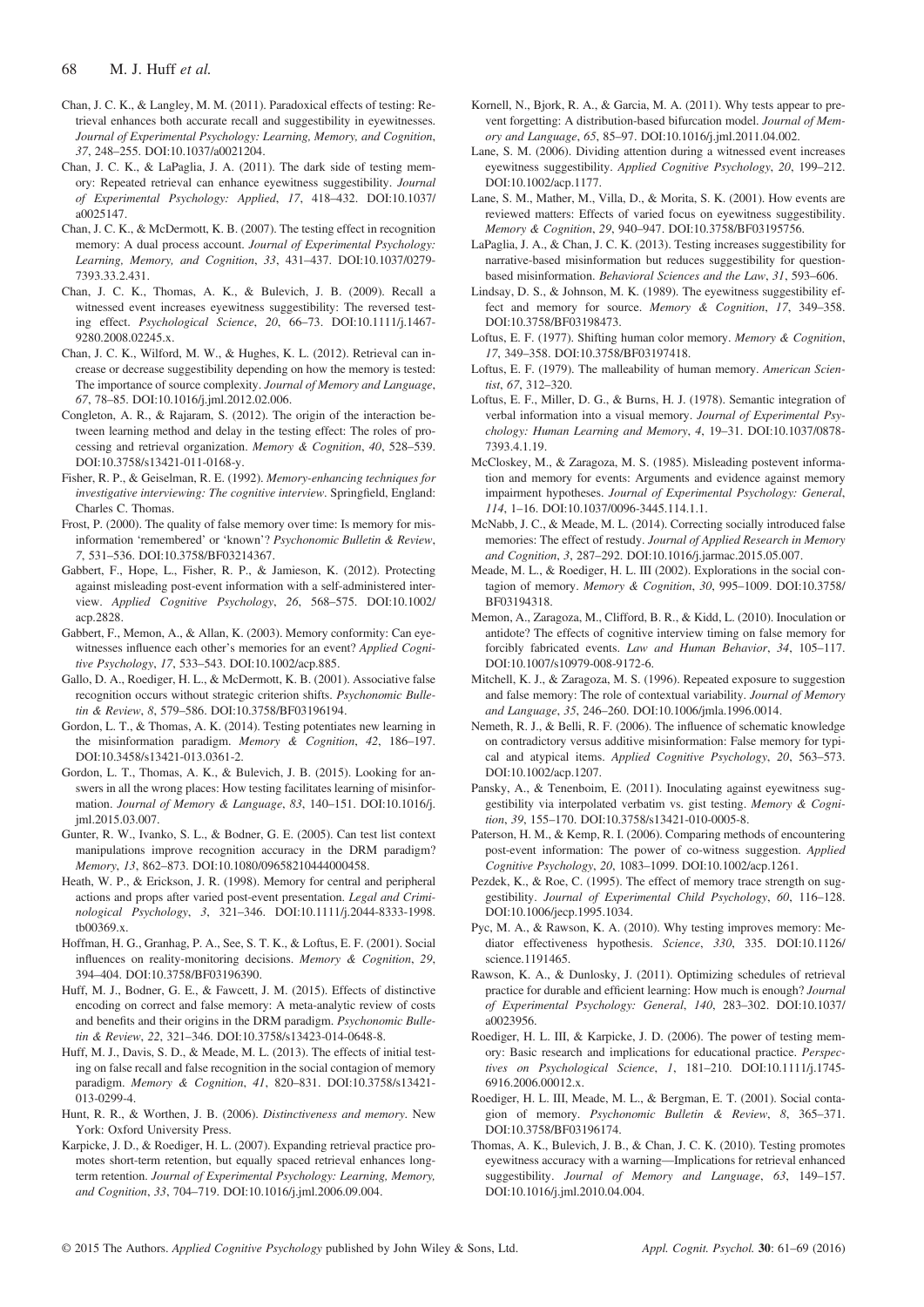- Tousignant, J. P., Hall, D., & Loftus, E. F. (1986). Discrepancy detection and vulnerability to misleading postevent information. Memory & Cognition, 14, 329–338. DOI:10.3758/BF03202511.
- Underwood, J., & Pezdek, K. (1998). Memory suggestibility as an example of the sleeper effect. Psychonomic Bulletin & Review, 5, 449–453. DOI:10.1037/BF03208820.
- Wilford, M. M., Chan, J. C. K., & Tuhn, S. J. (2014). Retrieval enhances eyewitness suggestibility to misinformation in free and cued recall. Journal of Experimental Psychology: Applied, 20, 81–93. DOI:10.1037/ xap0000001.
- Zaragoza, M. S., Belli, R. S., & Payment, K. E. (2007). Misinformation effects and the suggestibility of eyewitness memory. In M. Garry, & H. Hayne (Eds.), Do justice and let the sky fall: Elizabeth F. Loftus and her contributions to science, law, and academic freedom (pp. 5–64). Mahwah: Erlbaum.
- Wells, G. L., Memon, A., & Penrod, S. D. (2006). Eyewitness evidence: Improving its probative value. Psychological Science in the Public Interest, 7, 45–75. DOI:10.1111/j.1529-1006.2006.00027.x.